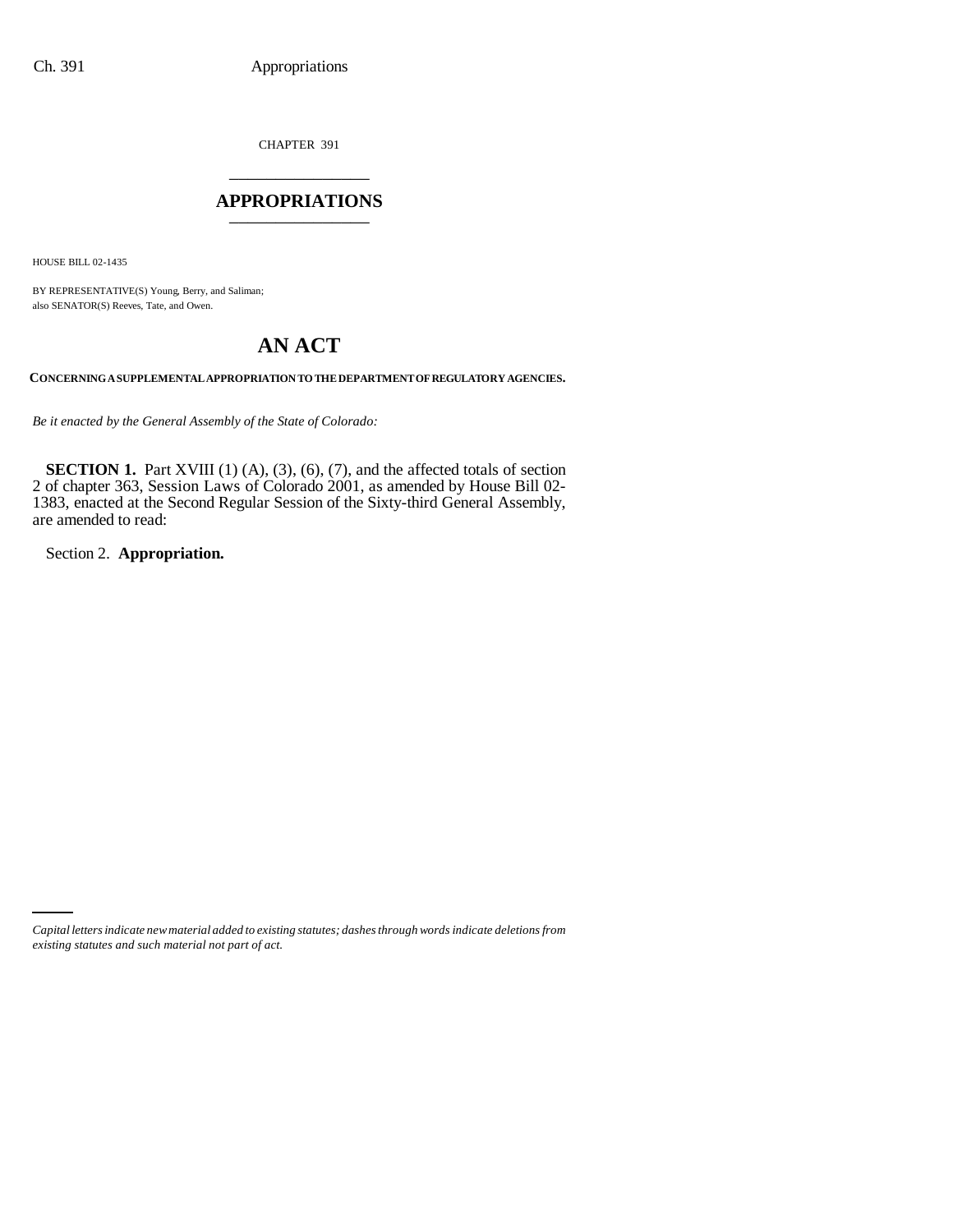Ch. 391 Appropriations

|                                                                                      |                           |              |                               |                                                | APPROPRIATION FROM          |                                              |                                |
|--------------------------------------------------------------------------------------|---------------------------|--------------|-------------------------------|------------------------------------------------|-----------------------------|----------------------------------------------|--------------------------------|
|                                                                                      | ITEM &<br><b>SUBTOTAL</b> | <b>TOTAL</b> | <b>GENERAL</b><br><b>FUND</b> | <b>GENERAL</b><br><b>FUND</b><br><b>EXEMPT</b> | <b>CASH</b><br><b>FUNDS</b> | <b>CASH</b><br><b>FUNDS</b><br><b>EXEMPT</b> | <b>FEDERAL</b><br><b>FUNDS</b> |
|                                                                                      | \$                        | \$           | \$                            | \$                                             | \$                          | \$                                           | \$                             |
|                                                                                      |                           |              |                               | <b>PART XVIII</b>                              |                             |                                              |                                |
|                                                                                      |                           |              |                               | DEPARTMENT OF REGULATORY AGENCIES              |                             |                                              |                                |
|                                                                                      |                           |              |                               |                                                |                             |                                              |                                |
| (1) EXECUTIVE DIRECTOR'S OFFICE AND ADMINISTRATIVE SERVICES<br>(A) Director's Office |                           |              |                               |                                                |                             |                                              |                                |
| <b>Personal Services</b>                                                             | 2,930,339                 |              | 2,600                         |                                                |                             | $2,927,739(T)^a$                             |                                |
|                                                                                      |                           |              |                               |                                                |                             | $(46.0$ FTE)                                 |                                |
| Health, Life, and Dental                                                             | 1,016,374                 |              | 48,730                        |                                                | 829,946 <sup>b</sup>        | $137,698(T)^{a}$                             |                                |
| Short-term Disability                                                                | 16,959                    |              | 847                           |                                                | $14,518^b$                  | $1,594(T)^{a}$                               |                                |
| <b>Salary Survey</b>                                                                 | 1,358,805                 |              | 52,131                        |                                                | $1,064,050^{\rm b}$         | $242,624(T)^a$                               |                                |
| Anniversary Increases                                                                | 300,269                   |              | 7,993                         |                                                | $248,815^b$                 | $43,461(T)^a$                                |                                |
| Workers' Compensation                                                                | 111,930                   |              | 5,002                         |                                                | 93,730 <sup>b</sup>         | $11,630(T)^{a}$                              | 1,568                          |
| <b>Operating Expenses</b>                                                            | 230,415                   |              | 3,883                         |                                                | $105,064^{\rm b}$           | $121,468(T)^{a}$                             |                                |
| Legal Services for 81,735                                                            |                           |              |                               |                                                |                             |                                              |                                |
| 81,352 hours                                                                         | 4,775,772                 |              | 63,815                        |                                                | $4,502,999$ <sup>b</sup>    | 98,819(T) <sup>a</sup>                       | 110,139                        |
|                                                                                      | 4,753,392                 |              | 41,435                        |                                                |                             |                                              |                                |
| Administrative Law Judge                                                             |                           |              |                               |                                                |                             |                                              |                                |
| Services for 2,271 hours                                                             | 241,015                   |              | 4,000                         |                                                | $161,332^b$                 | $75,683(T)^a$                                |                                |
| Purchase of Services from                                                            |                           |              |                               |                                                |                             |                                              |                                |

Computer Center 67,591 67,591 1,090 54,344b 12,157(T)<sup>a</sup>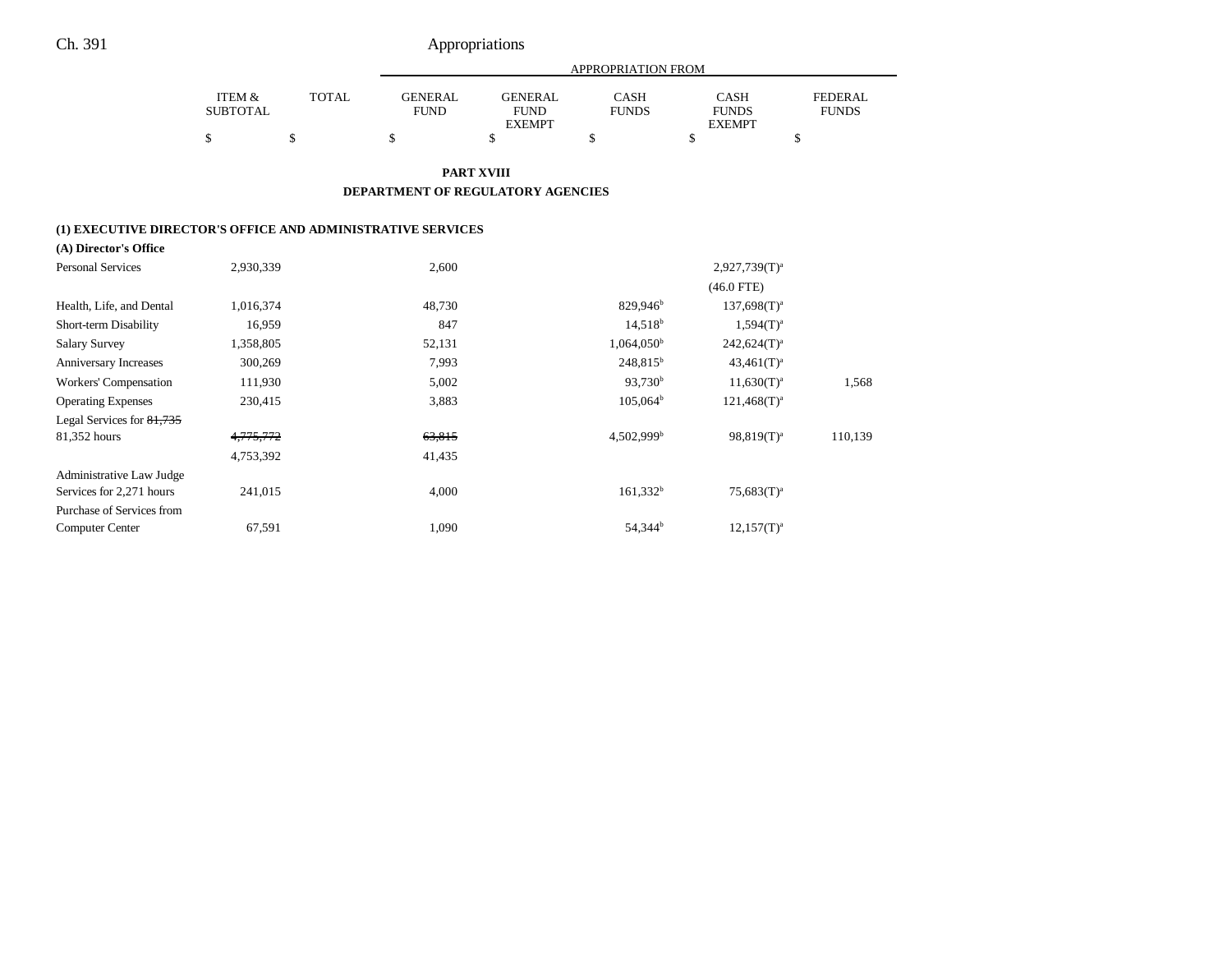| 36,852     | 1,830   | $29.263^b$        | $5.034(T)^a$           | 725    |
|------------|---------|-------------------|------------------------|--------|
| 253,227    |         | $250,043^b$       | $3.184(T)^{a}$         |        |
|            |         |                   |                        |        |
| 494,250    | 21,925  | $405,050^{\rm b}$ | $67,275(T)^a$          |        |
| 2,142,819  | 111,848 | $1,631,313^b$     | $373,598(T)^{a}$       | 26,060 |
|            |         |                   |                        |        |
| 5,602      | 4,692   | 910 <sup>b</sup>  |                        |        |
|            |         |                   |                        |        |
| 405,650    | 800     | $166,600^{\rm b}$ | $238,250(T)^{a}$       |        |
|            |         |                   |                        |        |
| 8,844,923  |         |                   | 8,844,923 <sup>e</sup> |        |
| 8,185,692  |         |                   | 8,185,692 <sup>c</sup> |        |
| 23,232,792 |         |                   |                        |        |
| 22,551,181 |         |                   |                        |        |
|            |         |                   |                        |        |

<sup>a</sup> Of these amounts, it is estimated that \$4,230,285 shall be from indirect cost recoveries, \$32,500 shall be from transfers from other departments, \$48,268 shall be from the Department of Public Health and Environment, \$46,561 shall be from the Department of Health Care Policy and Financing, and \$2,600 shall be from other departments for sunset reviews.

<sup>b</sup> These amounts shall be from various cash sources within the Department.

<sup>c</sup> Of this amount, it is estimated that \$1,274,060 \$6,787,766 shall be from interest earned on the Unclaimed Property Trust Fund, \$1,393,283 \$1,357,235 shall be from interest earned on the Colorado Uninsurable Health Insurance Plan Cash Fund, and  $$6,177,580$  \$40,691 shall be from reserves in the Colorado Uninsurable Health Insurance Plan Cash Fund.

### 23,582,876 22,901,265

Ch. 391 Appropriations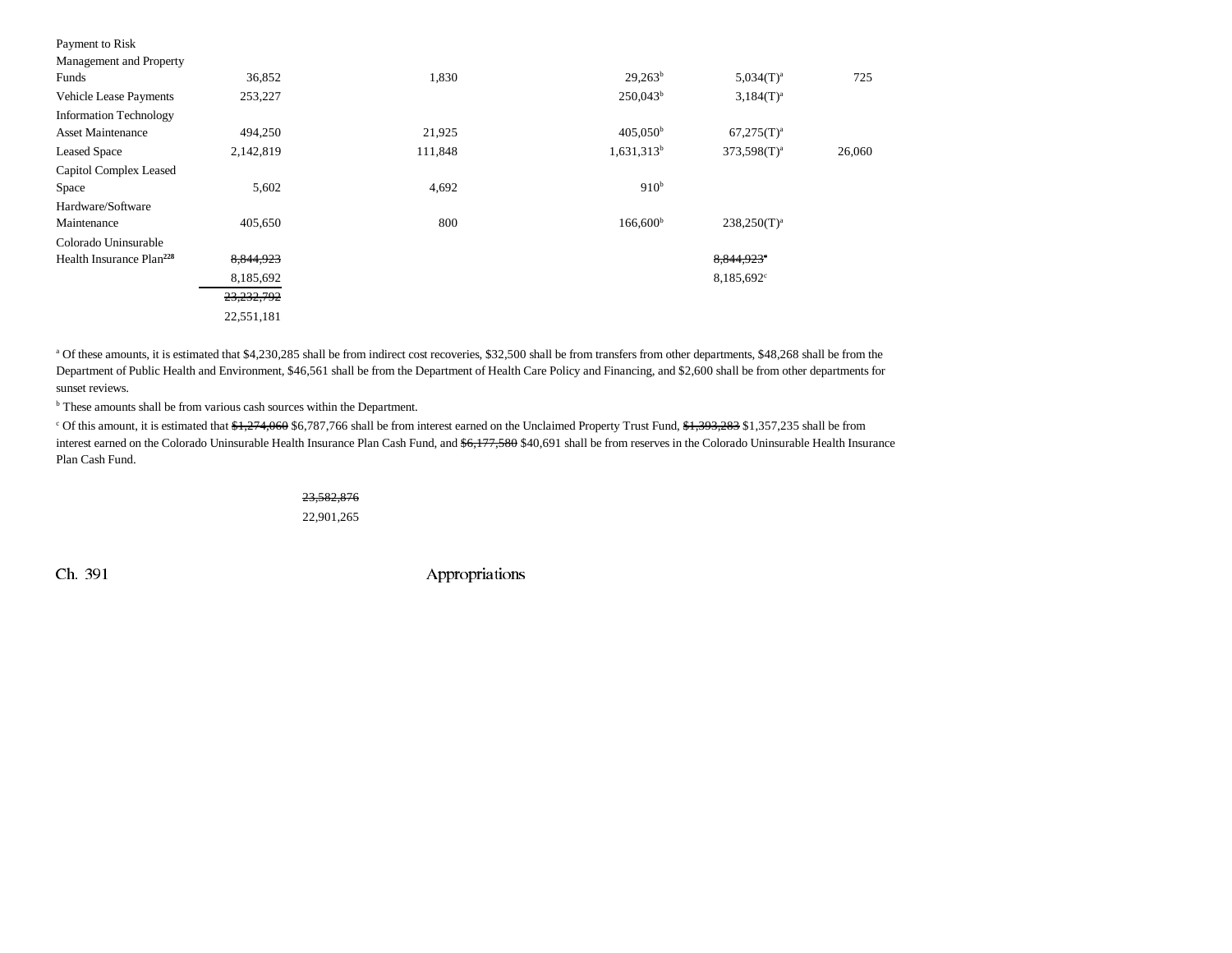## Ch. 391 Appropriations

|                                 |                           |              | APPROPRIATION FROM            |                                                |                             |                                              |                                |
|---------------------------------|---------------------------|--------------|-------------------------------|------------------------------------------------|-----------------------------|----------------------------------------------|--------------------------------|
|                                 | ITEM &<br><b>SUBTOTAL</b> | <b>TOTAL</b> | <b>GENERAL</b><br><b>FUND</b> | <b>GENERAL</b><br><b>FUND</b><br><b>EXEMPT</b> | <b>CASH</b><br><b>FUNDS</b> | <b>CASH</b><br><b>FUNDS</b><br><b>EXEMPT</b> | <b>FEDERAL</b><br><b>FUNDS</b> |
|                                 | \$                        | \$           | \$                            | \$                                             | \$                          | \$                                           | \$                             |
| (3) CIVIL RIGHTS DIVISION       |                           |              |                               |                                                |                             |                                              |                                |
| <b>Personal Services</b>        | 1,905,881                 |              | 1,305,052                     |                                                |                             | $187,052(T)^a$                               | 413,777                        |
|                                 |                           |              | $(24.0$ FTE)                  |                                                |                             | $(2.5$ FTE)                                  | $(8.5$ FTE)                    |
| <b>Operating Expenses</b>       | 142,677                   |              | 58,277                        |                                                |                             |                                              | 84,400                         |
| Hearings Pursuant to            |                           |              |                               |                                                |                             |                                              |                                |
| Complaint                       | 6,000                     |              | 5,000                         |                                                |                             |                                              | 1,000                          |
|                                 | 2,000                     |              | 1,000                         |                                                |                             |                                              |                                |
| <b>Commission Meeting Costs</b> | 23,000                    |              | 5,174                         |                                                |                             |                                              | 17,826                         |
| <b>Indirect Cost Assessment</b> | 47,553                    |              |                               |                                                |                             |                                              | 47,553                         |
|                                 |                           | 2,125,111    |                               |                                                |                             |                                              |                                |
|                                 |                           | 2,121,111    |                               |                                                |                             |                                              |                                |

<sup>a</sup> This amount shall be from indirect cost recoveries.

## **(6) DIVISION OF INSURANCE**

| <b>Personal Services</b>  | 5.192.436       |
|---------------------------|-----------------|
|                           | 5,143,694       |
|                           | $(88.1$ FTE $)$ |
| <b>Operating Expenses</b> | 427,705         |
| Senior Health Counseling  |                 |
| Program                   | 176.222         |
|                           | $(2.0$ FTE)     |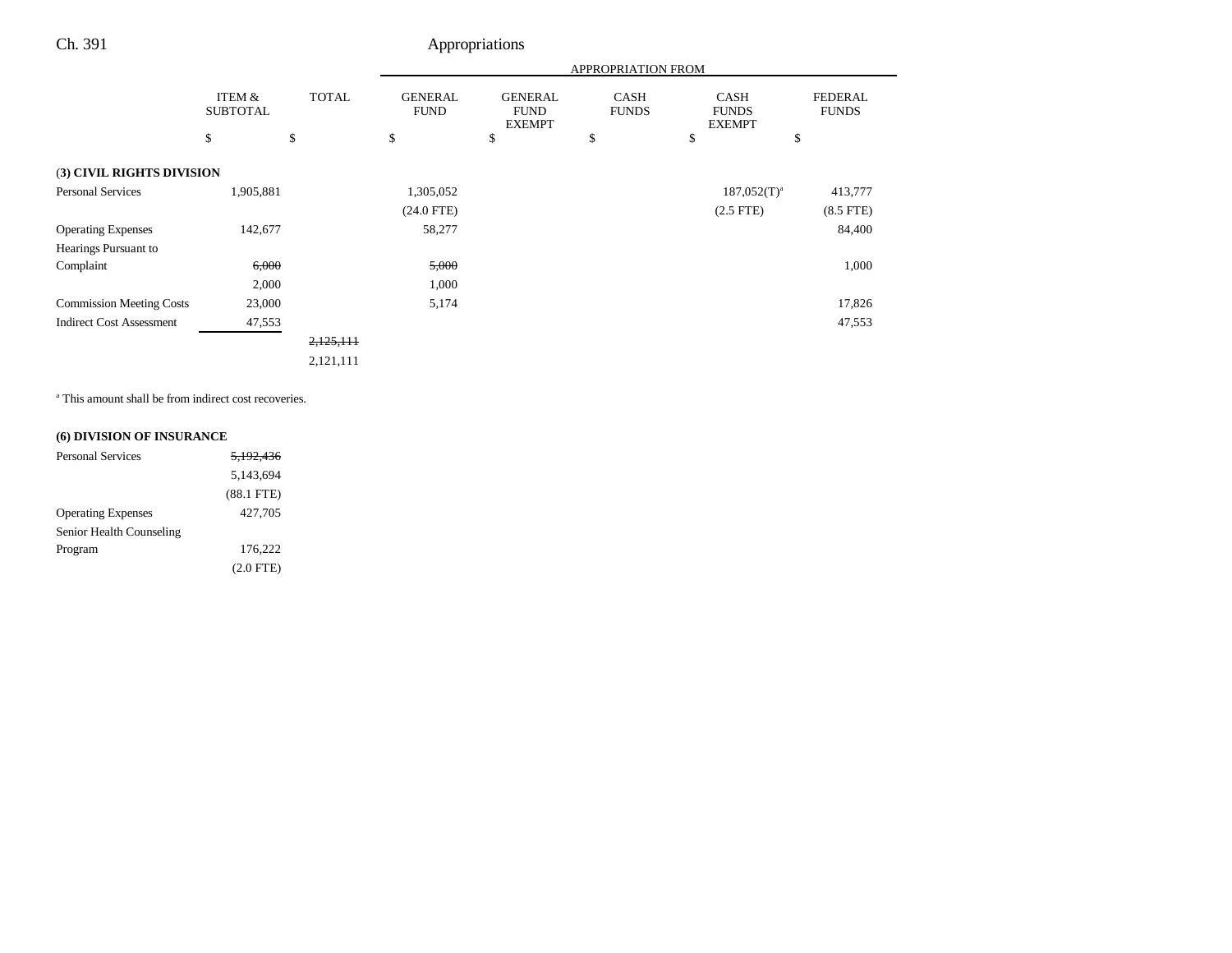| Workers' Compensation              |         |           |                          |                  |         |
|------------------------------------|---------|-----------|--------------------------|------------------|---------|
| Studies                            | 67,725  |           |                          |                  |         |
| PIP Exam Program                   | 100,000 |           |                          |                  |         |
| <b>Insurance Fraud Prosecution</b> | 258,873 |           |                          |                  |         |
| <b>Indirect Cost Assessment</b>    | 821,911 |           |                          |                  |         |
|                                    |         | 7,044,872 | $6,780,432$ *            | $72.225^{\rm b}$ | 192,215 |
|                                    |         | 6,996,130 | $6,731,690$ <sup>a</sup> |                  |         |

<sup>a</sup> Of this amount,  $$6,680,432$$  \$6,631,690 shall be from the Division of Insurance Cash Fund and \$100,000 shall be from reimbursements from insurance companies for travel expenses. Reimbursement moneys are shown for purposes of complying with the limitation on state fiscal year spending imposed by Article X, Section 20 of the State Constitution and are appropriated under Section 10-1-204 (9), C.R.S.

<sup>b</sup> Of this amount, \$67,725 shall be from reserves in the Workers' Compensation Cash Fund and \$4,500 shall be from the Motorist Insurance Identification Account in the Highway Users Tax Fund.

## **(7) PUBLIC UTILITIES COMMISSION**

| <b>Personal Services</b>            | 6.253.646          |  |
|-------------------------------------|--------------------|--|
|                                     | $(90.7$ FTE)       |  |
| <b>Operating Expenses</b>           | 360,689            |  |
| <b>Expert Testimony</b>             | 25,000             |  |
| <b>Indirect Cost Assessment</b>     | 838,850            |  |
| <b>Highway Crossing Payments</b>    | <del>279.293</del> |  |
|                                     | 275.693            |  |
| Disabled Telephone Users            |                    |  |
| <b>Fund Payments</b>                | 3.600.000          |  |
| <b>Transfer to Reading Services</b> |                    |  |
| for the Blind Cash Fund             | 93,800             |  |

Ch. 391 Appropriations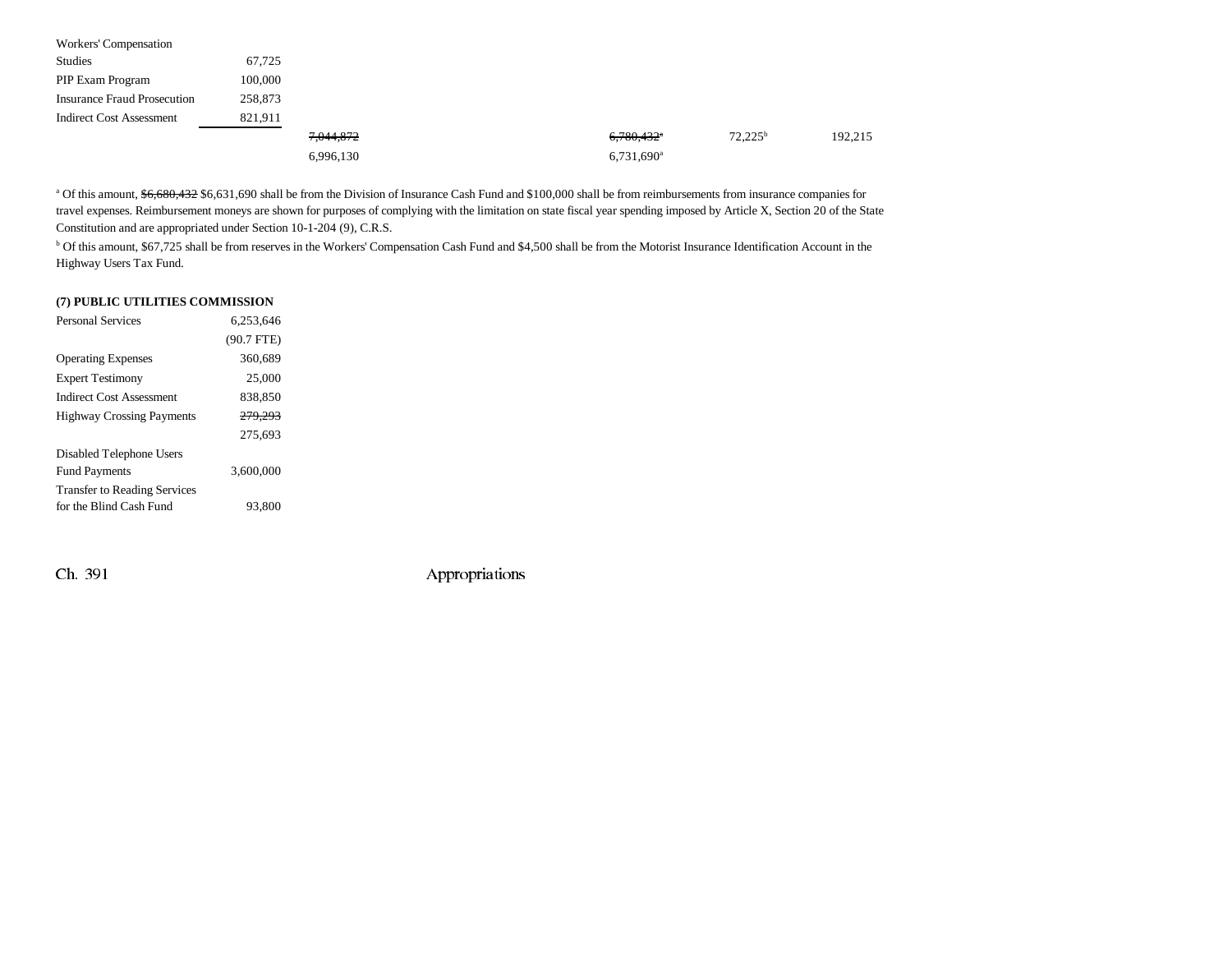| Ch. 391                         |                           |              |                               | Appropriations                                 |                             |                                              |                                |  |
|---------------------------------|---------------------------|--------------|-------------------------------|------------------------------------------------|-----------------------------|----------------------------------------------|--------------------------------|--|
|                                 |                           |              | APPROPRIATION FROM            |                                                |                             |                                              |                                |  |
|                                 | ITEM &<br><b>SUBTOTAL</b> | <b>TOTAL</b> | <b>GENERAL</b><br><b>FUND</b> | <b>GENERAL</b><br><b>FUND</b><br><b>EXEMPT</b> | <b>CASH</b><br><b>FUNDS</b> | <b>CASH</b><br><b>FUNDS</b><br><b>EXEMPT</b> | <b>FEDERAL</b><br><b>FUNDS</b> |  |
|                                 | \$                        | \$           | \$                            | \$                                             | \$                          | \$                                           | \$                             |  |
| Low Income Telephone            |                           |              |                               |                                                |                             |                                              |                                |  |
| Assistance                      | 163,389                   |              |                               |                                                |                             |                                              |                                |  |
| <b>High Cost Administration</b> | 127,019                   |              |                               |                                                |                             |                                              |                                |  |
|                                 | $(1.0$ FTE)               |              |                               |                                                |                             |                                              |                                |  |
|                                 |                           | 11,741,686   | 240,000                       |                                                | 11,129,627 <sup>a</sup>     | $372,059^{\rm b}$                            |                                |  |
|                                 |                           | 11,738,086   | 236,400                       |                                                |                             |                                              |                                |  |
|                                 |                           |              |                               |                                                |                             |                                              |                                |  |

a Of this amount, it is estimated that \$5,858,786 shall be from the Public Utilities Commission Fixed Utilities Fund, \$1,557,399 shall be from the Public Utilities Commission Motor Carrier Fund, \$3,605,000 shall be from the Disabled Telephone Users Cash Fund, \$39,293 shall be from interest earned on the Highway Crossing Protection Fund, \$48,897 shall be from the Low-Income Telephone Assistance Fund, and \$20,252 shall be from interest earned on the Colorado High Cost Fund. Of this amount, \$3,605,000 is shown for purposes of complying with the limitation on state fiscal year spending imposed by Article X, Section 20 of the State Constitution. Such moneys are included for informational purposes as they are continuously appropriated by Section 40-17-104, C.R.S.

b Of this amount, \$150,800 shall be from reserves in the Disabled Telephone Users Cash Fund, \$114,492 shall be from reserves in the Low-Income Telephone Assistance Fund, and \$106,767 shall be from reserves in the Colorado High Cost Administration Fund.

#### **TOTALS PART XVIII**

| <b>(REGULATORY)</b>       |              |             |              |                           |           |
|---------------------------|--------------|-------------|--------------|---------------------------|-----------|
| $AGENCIES$ <sup>4,5</sup> | \$67,831,123 | \$1,944,689 | \$48,593,872 | \$16,397,299 <sup>*</sup> | \$895,263 |
|                           | \$67,093,170 | \$1,914,709 | \$48,545,130 | \$15,738,068 <sup>a</sup> |           |

a Of this amount, \$7,076,146 contains a (T) notation.